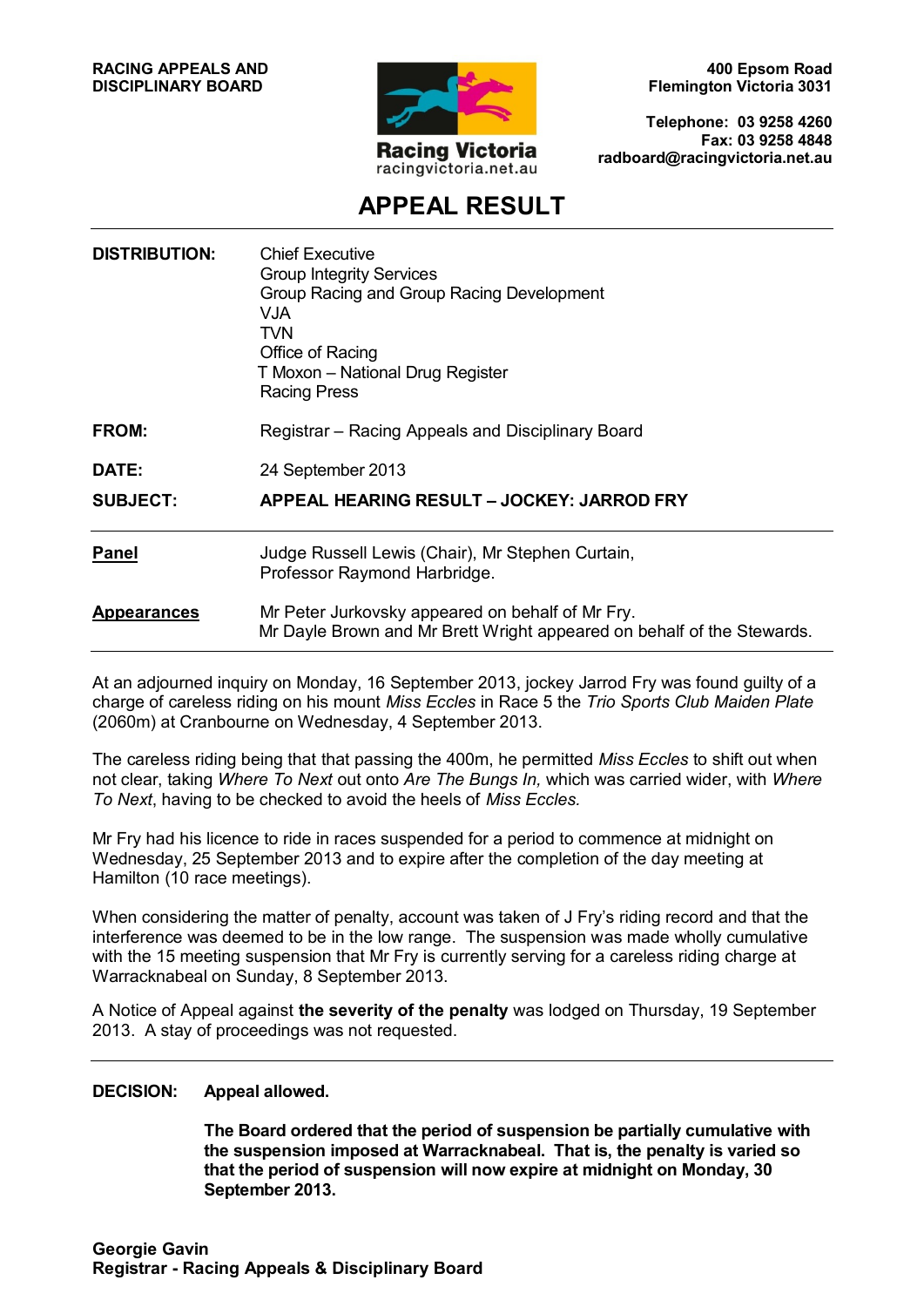# **TRANSCRIPT OF PROCEEDINGS**

#### **RACING APPEALS AND DISCIPLINARY BOARD**

\_\_\_\_\_\_\_\_\_\_\_\_\_\_\_\_\_\_\_\_\_\_\_\_\_\_\_\_\_\_\_\_\_\_\_\_\_\_\_\_\_\_\_\_\_\_\_\_\_\_\_\_\_\_\_\_\_\_\_\_\_\_\_

**HIS HONOUR JUDGE R.P.L. LEWIS, Chairman MR S. CURTAIN PROF R. HARBRIDGE**

#### **EXTRACT OF PROCEEDINGS**

#### **DECISION**

### **IN THE MATTER OF THE TRIO SPORTS CLUB MAIDEN PLATE OVER 2060 METRES AT CRANBOURNE ON 4/9/13**

**JOCKEY: JARROD FRY**

#### **MELBOURNE**

#### **TUESDAY, 24 SEPTEMBER 2013**

MR D. BROWN and MR B. WRIGHT appeared on behalf of the RVL Stewards

MR P. JURKOVSKY appeared on behalf of the Appellant